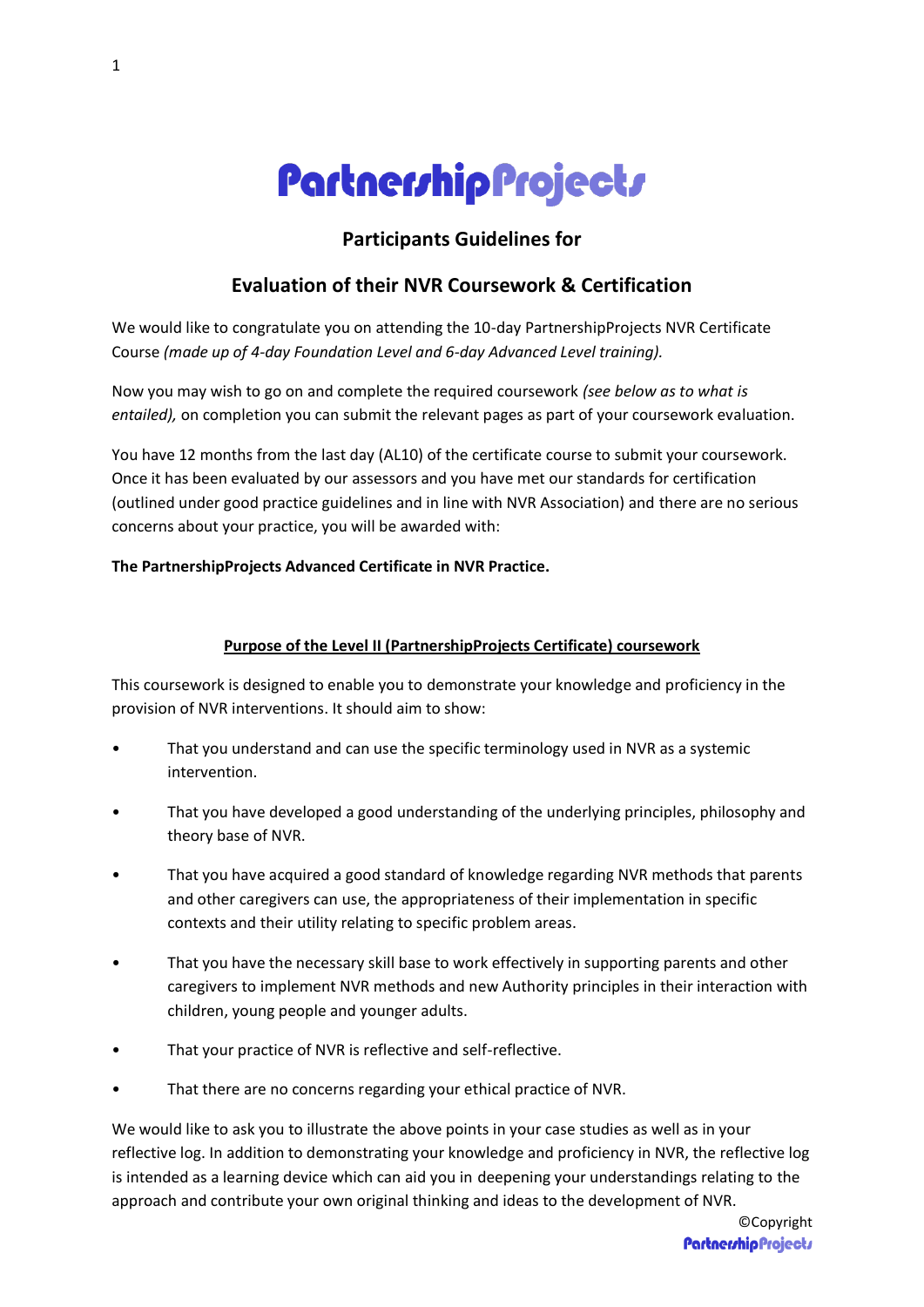#### **What do you need to do to submit your coursework?**

Please ensure you read the following requirements **BEFORE** submitting your PartershipProjects NVR coursework.

- Coursework can be submitted, once you have completed the full 10-day Certificate Training course, i.e., Foundation Level (4 days) + Advanced Level (6 days) training.
- There is a fee involved for all coursework evaluations. We cannot begin the evaluation of the coursework until full payment has been received. **The current fee is £250 + VAT** *(£300 inc VAT)*
- To register for evaluation please visit our website on the following page; [http://www.partnershipprojectsuk.com/training-workshops/booking-evaluation](http://www.partnershipprojectsuk.com/training-workshops/booking-evaluation-certification/)[certification/](http://www.partnershipprojectsuk.com/training-workshops/booking-evaluation-certification/) and complete the online form. For more details regarding registration see Appendix 2.
- When you are ready to submit your coursework, this must be sent as a WORD document only, by email, along with your completed coursework submission form (see Appendix 1) to: **[coursework@partnershipprojectsuk.com](mailto:coursework@partnershipprojectsuk.com)**
- Unfortunately, we cannot accept hard copies of your submission documents.
- **Please put your name on the top left corner of EACH submission page** to make clear who it belongs to and avoid your work getting mixed up with that of another participant.
- Please do not send any parts of your work separately, as they may get lost. You will be informed via email when your coursework has been received and the date it has been sent for evaluation.
- Once your coursework has been evaluated as a **pass**, you will electronically receive your **PartnershipProjects Advanced Certificate in NVR Practice** together with feedback from your assessor.
- If your coursework has been evaluated as a **concern**, your assessor will contact you and attempt to resolve the issue with you in the first instance. *NB: This may involve correcting and resubmitting a part/s of your coursework.*
- If your coursework has been evaluated as **serious concerns**, your assessor will notify the Director of PartnershipProjects, in order to identify a way of resolving the issue/s that have arisen. This may entail a series of conversations between yourself, your line manager, professional lead or clinical supervisor, the assessor of your coursework, and the Director PartnershipProjects. Such conversations will aim to develop and oversee a plan of action for ameliorating any concern that has arisen. The concern/s should be redressed, or there should be a reasonable expectation they will be redressed, within an agreed period upon the initial evaluation of the coursework. *NB: This additional work may incur further costs of £100 + VAT in order to evaluate the resubmitted coursework.*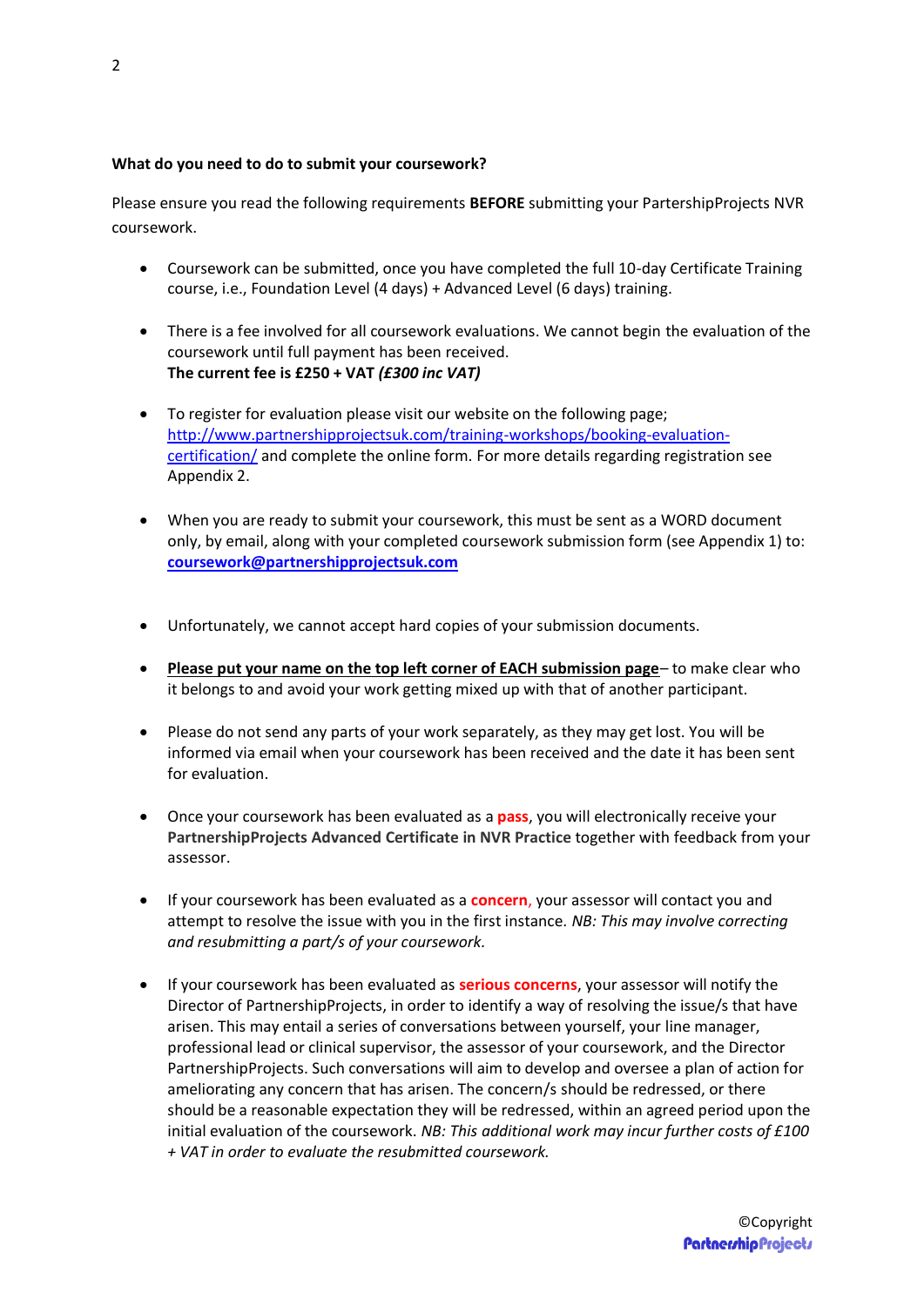- PartnershipProjects UK Ltd reserves the right to withhold certification in instances in which a serious concern or concerns could not be redressed, or no reasonable assumption can be made they will be redressed within a one-year time period following the initial evaluation of the coursework. The reasons why a concern / serious concerns could not be redressed, or why there is no reasonable expectation they will be redressed, must be laid out in writing by PartnershipProjects UK Ltd.
- Refusal of certification by PartnershipProjects notwithstanding the participants' right to receive a certificate of participation.
- If you have any queries about your coursework, registration, evaluation procedure, or certification, please contact [coursework@partnershipprojectsuk.com](mailto:coursework@partnershipprojectsuk.com) in the first instance.

#### **Extension Requests**

Please note that any requests for an extension to the deadline of 12 months from the last day of the Advanced Training course, must be made in writing to [coursework@partnershipprojectsuk.com](mailto:coursework@partnershipprojectsuk.com) no less than 2 months before the deadline expires, giving full details as to why the extension is required.

Any extension granted is at the discretion of PartnershipProjects and may incur an additional fee.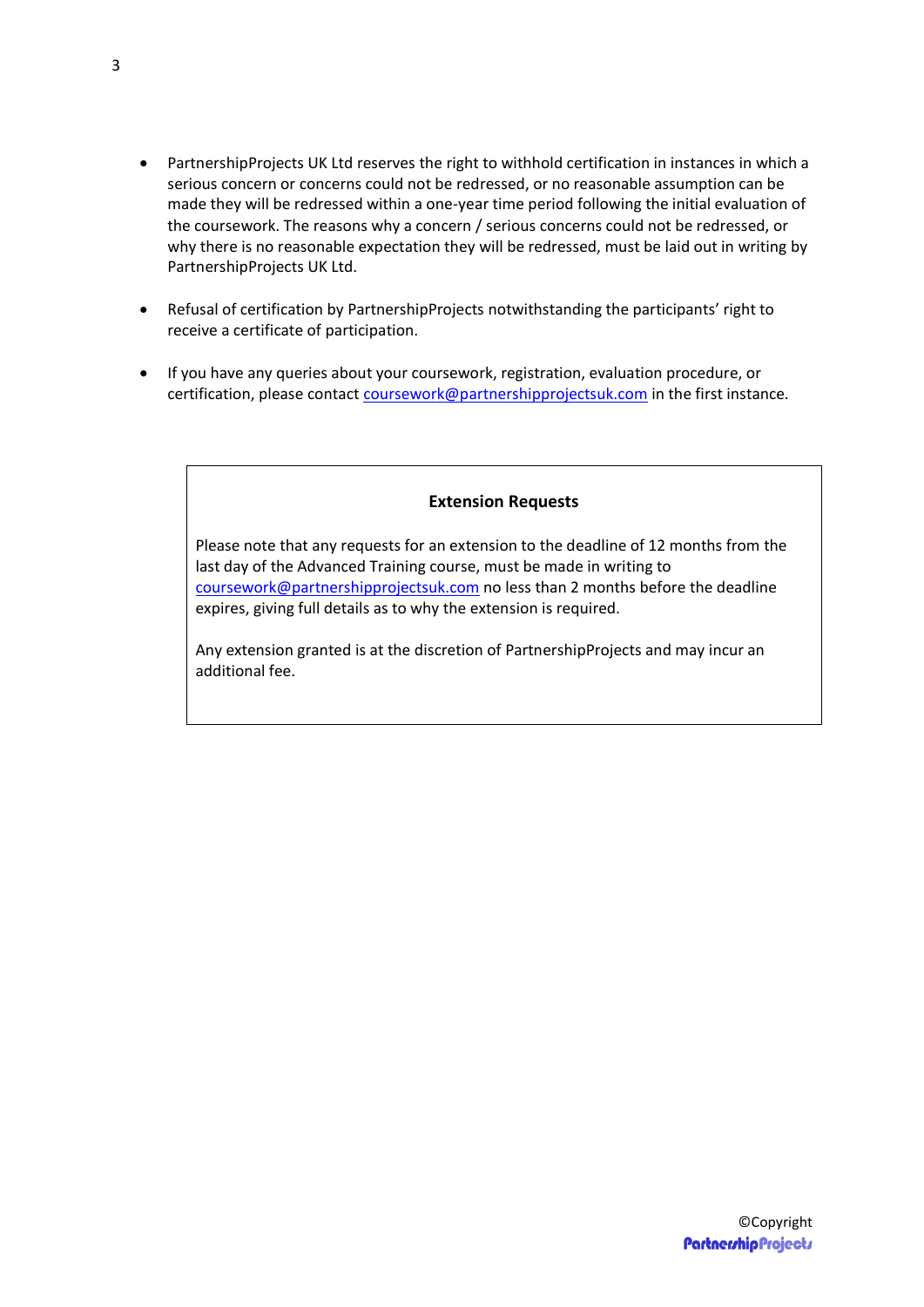Completion of the PartnershipProjects Advanced Certificate in NVR Practice will require the submission of two case studies including abstracts, and a reflective practise log.

**ABSTRACT: please ensure that you clearly mark this as 'Abstract' and that it is kept separate from the rest of the case study text. It should be 200 words (+/- 10%) and should not be included in the main body of the text.** 

**Descriptive abstracts**. A descriptive abstract indicates the type of information found in the work. It makes no judgments about the work, nor does it provide results or conclusions. It does incorporate keywords found in the text and may include the purpose, methods, and scope of the work.

### **Case studies guidelines**

We require you to submit two x 2000 - word case studies (+/- 10%) and both case studies should be structured under the following headings:

- 1. A brief, approx. 200 word abstract at the beginning of the study. NB: please see the note above regarding what is required in an abstract and how it should be laid out.
- 2. Description of the background to the case: family members involved, parent background, relevant histories such as trauma in the family, disabilities, or mental health problems.
- 3. Actual problem behaviour of the focus child and/or other family members.
- 4. Family dynamics around the problem (description using NVR terminology)
- 5. Personal and interpersonal resources in the family.
- 6. Therapeutic aims.
- 7. Therapeutic process: development of the support network, NVR interventions, any impasses in the therapeutic process and how they were overcome.
- 8. Therapeutic gains.
- 9. Practitioner's reflections and conclusions.

#### **Reflective practice log**

The reflective log is like a personal diary of your NVR practice. You should begin with the log at the very outset of your practice in NVR, which will generally be from your Foundation Level training onward. It is suggested that you make an entry at least once per week over a one-year period. The expected time commitment to the reflective log is 50 hours. It should be between 2500 and 7500 words in length. There is no word limit.

The purpose of the reflective log is to give you the opportunity to create a record of your experience, thinking, and personal and professional process of change relating to your practice of NVR. Please make entries on the training modules and practice days you take part in, your actual client sessions, your reading relating to NVR, any peer/NVR supervision sessions, and any other experiences you consider noteworthy.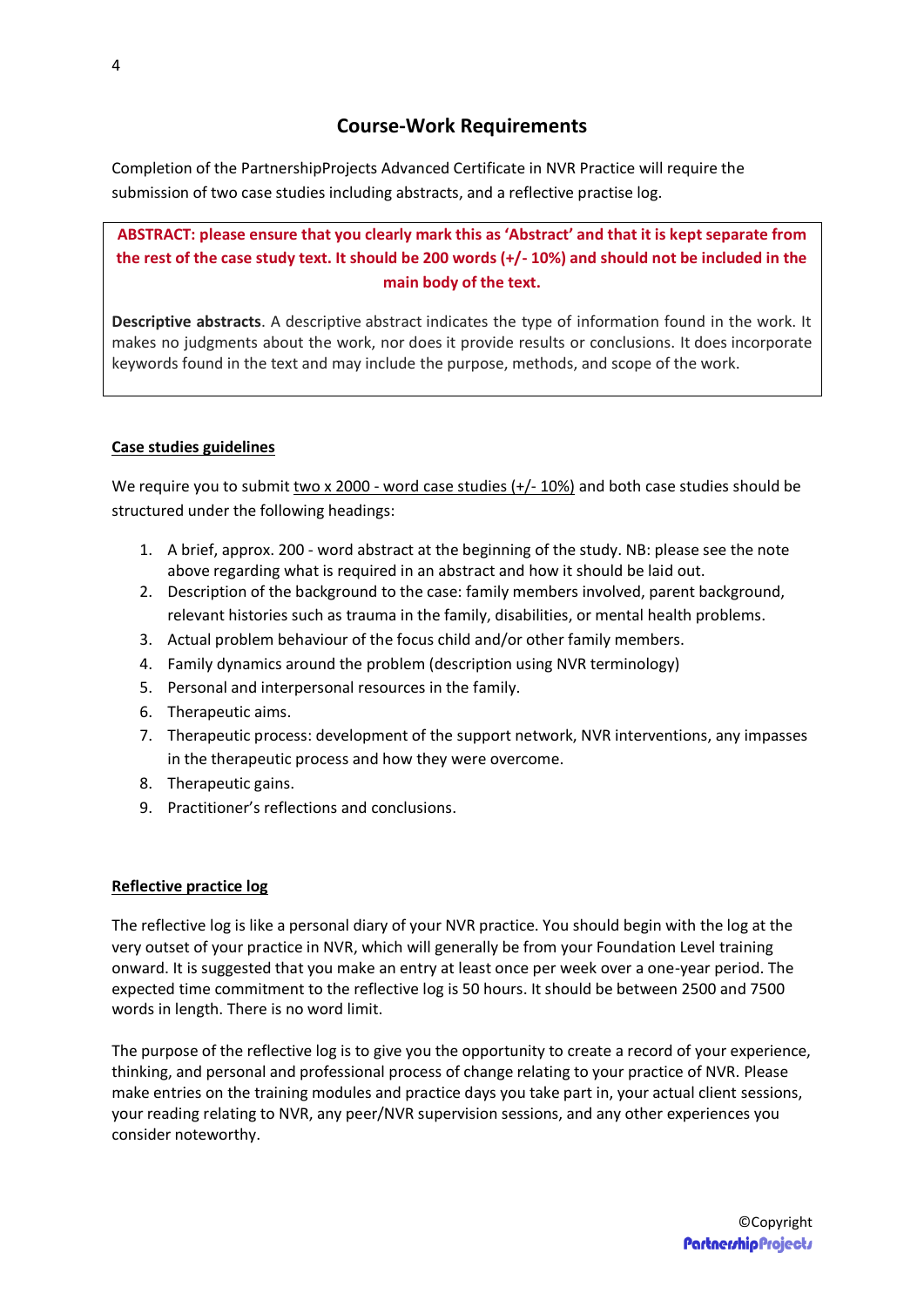Please find below a few guiding questions. They are intended to provide a supportive structure to your reflections; feel free to change or adapt them as needed and suits your own style of learning.

- What was the experience relating to NVR (i.e., client session, training, supervision, peer supervision, reading, other)? Please describe what happened, including your own action, in as neutral a manner as possible, i.e., without interpretation, judgement or critique.
- What surprised you, what was new and different?
- If this experience involved interaction between people, what patterns of interaction are you able to identify?
- What did you learn from this experience about your own emotional responsiveness?
- What did you learn from this experience about your own body responses?
- What did you learn from this experience about your thinking and underlying beliefs?
- What did you learn about your own strengths, personal and interpersonal resources in the practice of NVR?
- In what way(s) would you like this experience to help you modify your responses in the future?
- What influence is this experience likely to have on your thinking about violence and aggression, nonviolence, and therapeutic processes?
- How is this experience likely to change your theoretical/psychological views on resistance, nonviolence, and therapy?

**NB: IMPORTANT** – If work is submitted that does not meet the guidelines as laid out above a further cost for resubmission could be incurred.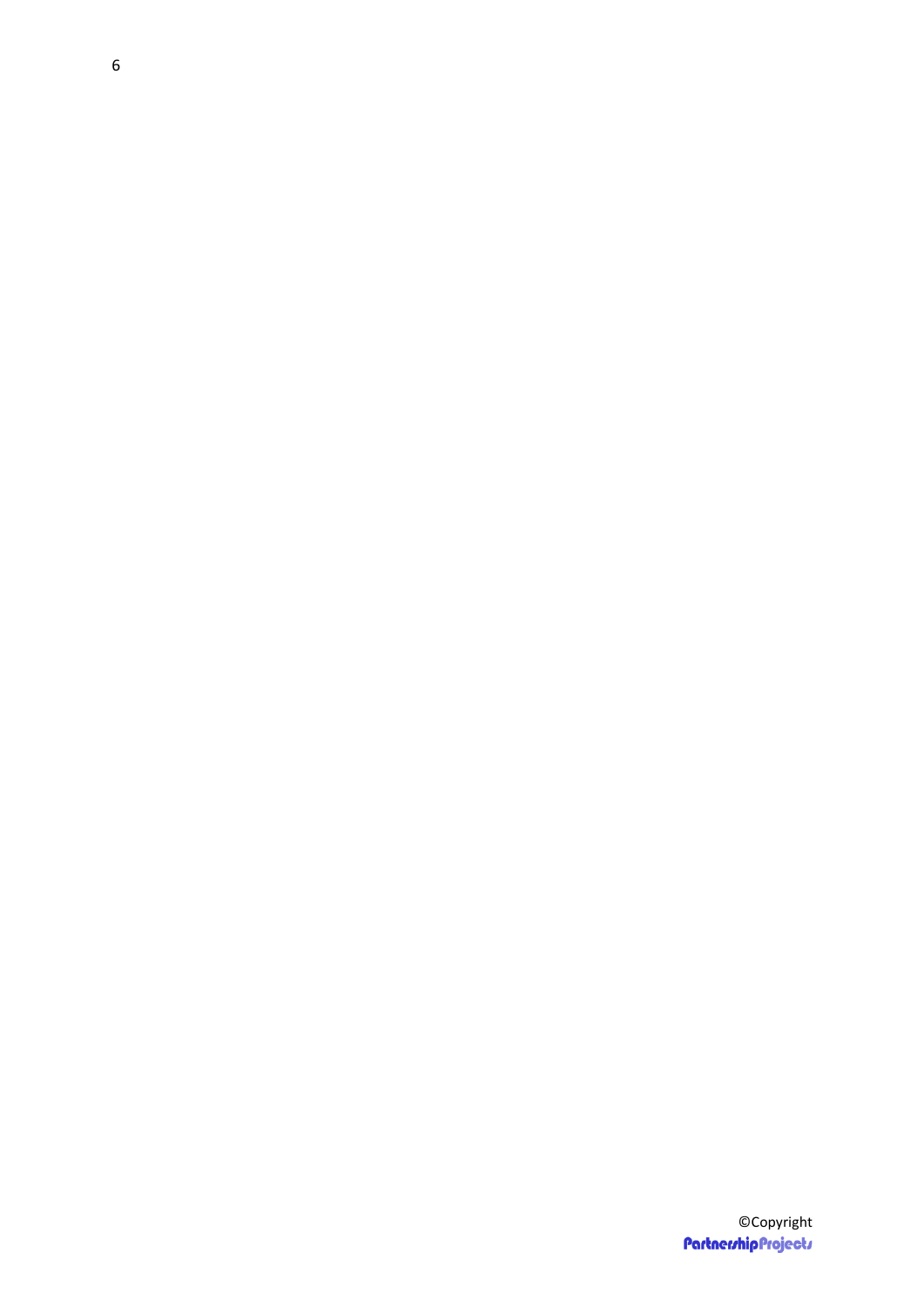## **PartnershipProjects Coursework Submission Form**

Full name:  $\Box$  Date of submission:

Email address:

Who did you train with, and where?

*e.g.: Leeds Council –at Leeds Town Hall / PartnershipProjects National Training in London with named trainer.* 

Foundation Level attending the full Days 1-4:

Advanced Level attending the full Days 5-10:

Please fill in the training dates below, and then circle 'yes' or 'no' to indicate if you have attended them:

| 1. FL1:               | Yes / No |
|-----------------------|----------|
| 2. FL2                | Yes / No |
| 3. FL3                | Yes / No |
| 4. FL4 Practice Day   | Yes / No |
| 5. AL5                | Yes / No |
| 6. AL6                | Yes / No |
| 7. AL7                | Yes / No |
| 8. AL8                | Yes / No |
| 9. AL9 Practice Day   | Yes / No |
| 10. AL10 Practice Day | Yes / No |
|                       |          |

If you have missed any days but attended them elsewhere, please outline where / when / who it was with: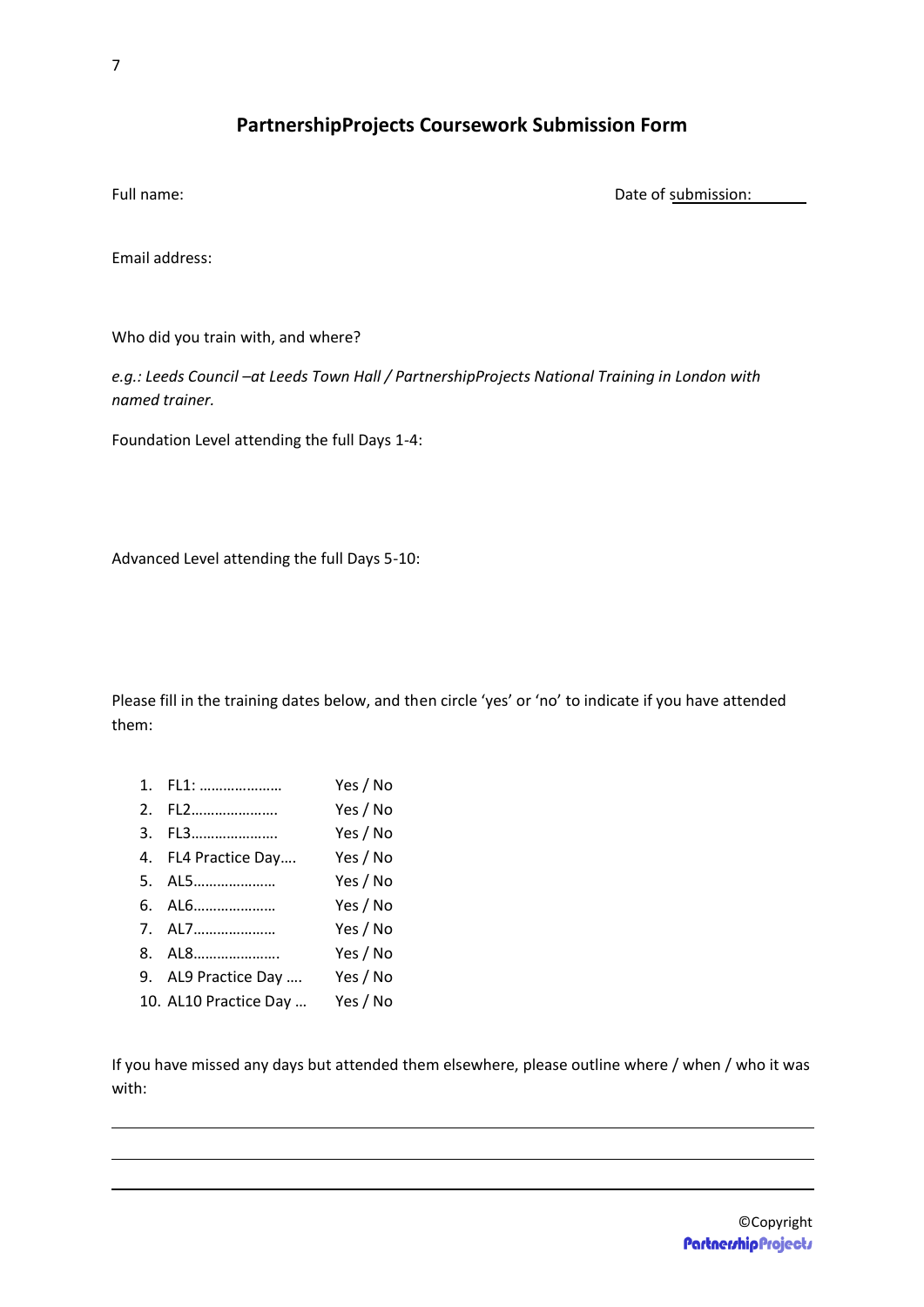# **PartnershipProjects Coursework Submission Form**

| 1.       | Have you included a 50 hour/ 2500-word minimum reflective log?                                          | Yes / No         |
|----------|---------------------------------------------------------------------------------------------------------|------------------|
|          | Give word count =                                                                                       |                  |
| 2.<br>3. | Have you included two 2000 - word case studies?<br>Have you included two 200-word case study abstracts? | Yes/No<br>Yes/No |
|          | Give word counts (+/- 10%)                                                                              |                  |
|          | Case study 1 (excluding abstract) =<br>Abstract only =                                                  |                  |
|          | Case study 2 (excluding abstract) =<br>Abstract only =                                                  |                  |
| 4.       | Please write in the title of each case study:                                                           |                  |
|          |                                                                                                         |                  |
|          |                                                                                                         |                  |
|          |                                                                                                         |                  |
|          |                                                                                                         |                  |
|          |                                                                                                         |                  |

## **IMPORTANT**

A

B

NB: If your work does not meet the requirements in the guidelines and additional work is required in order to obtain the full certification further charges may be incurred.

I the undersigned have read and understood the submission guidelines and criteria required for my coursework submission.

Signed **Samuel Signed Signed Signed Signed Signed Signed Signed Signed Signed Signed Signed Signed Signed Signed Signed Signed Signed Signed Signed Signed Signed Signed Signed**

Date \_\_\_\_\_\_\_\_\_\_\_